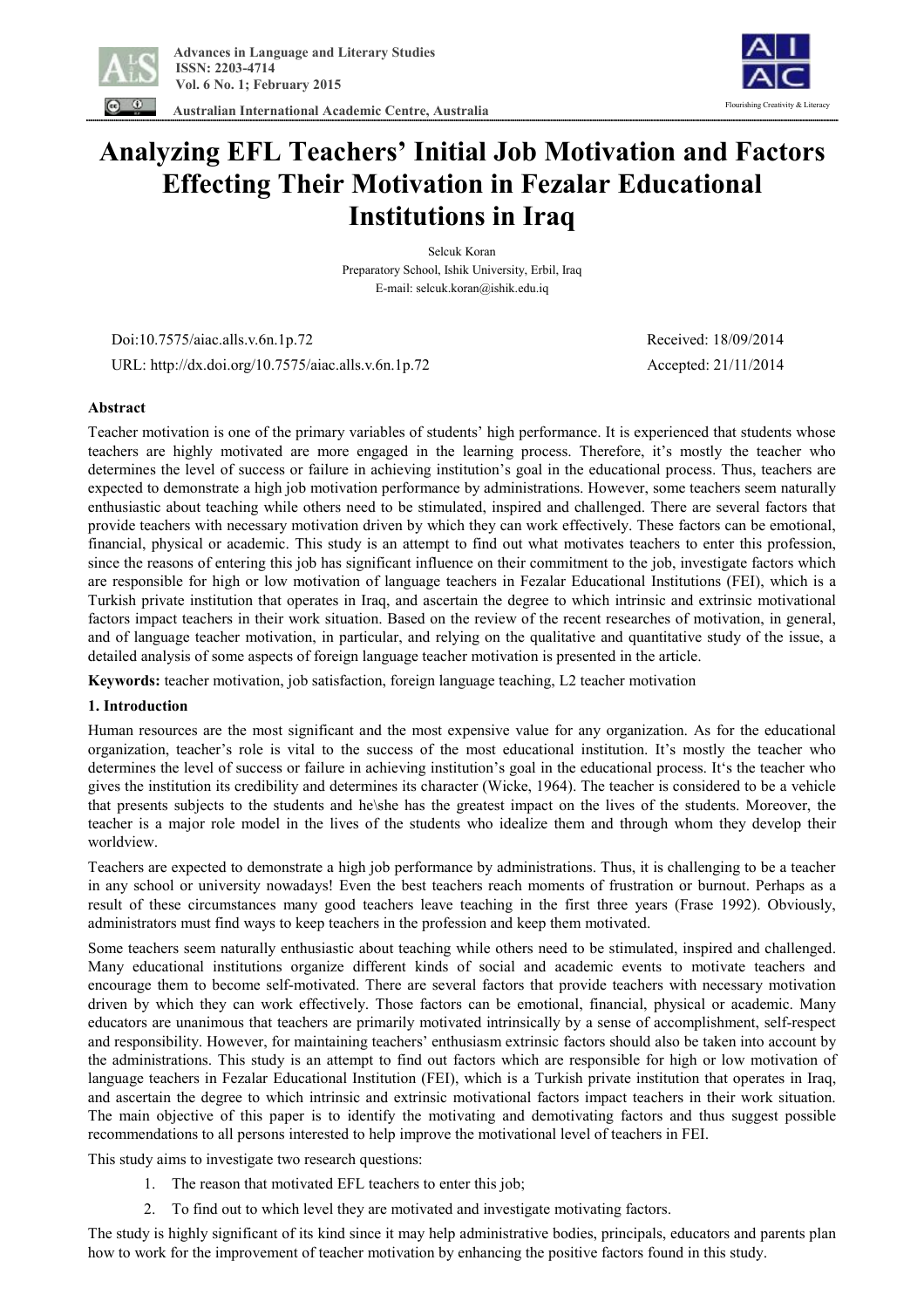## 2. **Theoretical Perspectives And Literature Review**

## *2.1 Definition and Theories of Motivation*

Scholars have approached the concept of motivation from different perspectives. The term *motivation* is complex and difficult to define; therefore a precise definition of this concept is elusive as the notion comprises the characteristics of an individual and a situation as well as the perception of that situation by an individual (Ifinedo 2005, Rosenfield and Wilson 1999). Golombiewski (1973, p.597) discusses motivation as the degree of readiness of an organization to pursue some designated goal and implies the determination of the nature and locus of forces inducing the degree of readiness. To Gibson, Ivancevich and Donnelly (2000) motivation is a word used to describe forces acting on or within a person to initiate and guide behavior. Dessler, (2001) defines motivation as the intensity of the person's desire to engage in some activity. Harmer (2001:51) refers to motivation as "some kind of internal drive which pushes someone to do things in order to achieve something". From the definitions above, it can be summarized that motivation is something that starts, moves, directs, energizes and maintains human behavior. A motivated employee is easy to spot by his/her agility, dedication, enthusiasm, focus, zeal and general performance and contribution to organizational objectives and goals (Ifinedo, 2003).

To Williams and Burden (1997:111) "interest, curiosity, or a desire to achieve" are the key factors that compose motivated people. However, they believe that arousing interest is not enough to be motivated. This interest should be nourished. A highly motivated person will work hard to achieve the performance goal; on the other hand, an unmotivated person will not work so hard which will in turn cause low productivity. Schultz, Sono and Werner (2001) point out that motivation is intentional as well as directional. A motivated person always knows that a specific goal must be achieved and he\she uses most of his\her energy and effort to achieve this goal even in most difficult times.

Abraham Maslow's **theory of hierarchy of needs** (1943) is one of the mostly recognized motivation theories. According to Maslow there are five basic needs of each individual: **physiological needs** which include pay, food, shelter, etc., **security needs** which include job security, protection against threats, safety, etc. **affiliation needs** which include the need of love and affection, **esteem needs** include the needs for respect, autonomy, achievement, recognition, etc.; **self actualization** needs include realizing one's full potential and ability. According to Maslow, once a person's need is satisfied it is no longer a need, so the need at the next level of the hierarchy motivates employees. Many empirical studies have supported the motivational force of physiological, safety, love and esteem needs; however, the same studies failed to discover hierarchical arrangement. There is some evidence that opposes the order of needs in Maslow's model. For example, in one culture some people might place social needs before any others. Despite the lack of scientific support, this theory is very well-known since it's the first theory of motivation.

According to Johnson (1986), there are three theories of motivation and productivity that employees' motivation is based on: *Expectancy theory-* Individuals are more likely to try in their work if they expect a reward worth working for, such as a bonus or a promotion, than if there is none. *Equity theory-* Individuals are dissatisfied if they are unfairly treated for their efforts and accomplishments. *Job enrichment theory-* When the work is varied and challenging, employees become more productive. The first two theories represent extrinsic factors which offer a financial reward for a teacher who achieves the preordained goals. This indicates a link between the effort and reward. People are thought to be more motivated if their effort is rewarded and they are not productive if their efforts are not equally compensated. Consequently, equity and fairness at work lead to job satisfaction and high motivation. Educational administrators should consider these theories which link teachers' needs satisfaction and job performance and they should make sure that teachers should be rewarded, fairly paid and professionally challenged.

However, Odden and Kelley (1997) having reviewed the recent research and experience and concluded that individual merit and incentive pay programs do not work and, in fact, are often detrimental. Many studies indicated that merit pay might not be appropriate to organizations such as schools which need cooparative and collabrative work (Lawler, 1983). On the other hand, merit pay system or performance-based system can be productive mostly in business community.

There are primarily two types of motivation: **extrinsic motivation and intrinsic motivation** (Herzberg 1959)

### 2.1.1 Extrinsic motivation

Extrinsic factors are related to the context or environment in which the job is performed (Herzberg, Mausner and Snyderman, 1959). Extrinsic motivation occurs as a result of external environment, external to a job and it is usually created by others. Extrinsic motivation is not related to the task which is performed by people. Teachers can be motivated extrinsically by means of salary, bonus, pension, insurance, promotion, days-off, praise, etc., all of which might contribute to motivation to teach and job satisfaction as well. An example of this would be a school administrator rewarding a teacher whose students achieve the highest score in the national test.

### 2.1.2 Intrinsic motivation

Intrinsic motivation stems from the internal factors and it is generated by the doer him/herself. Certain behavior is performed by a person because it gives him\her pleasure and a person gets a psychological reward rather than physical. Ellis (1984) discusses that "teachers are primarily motivated by intrinsic rewards such as self-respect, responsibility, and a sense of accomplishment." To Frase (1992), teachers choose to become teachers to help young people to learn and their most gratifying reward is accomplishing this goal. An example of this would be a teacher whose students successfully graduate from the college. This teacher gets the sole satisfaction as he\she sees his\her students at the graduation ceremony in their graduation gowns.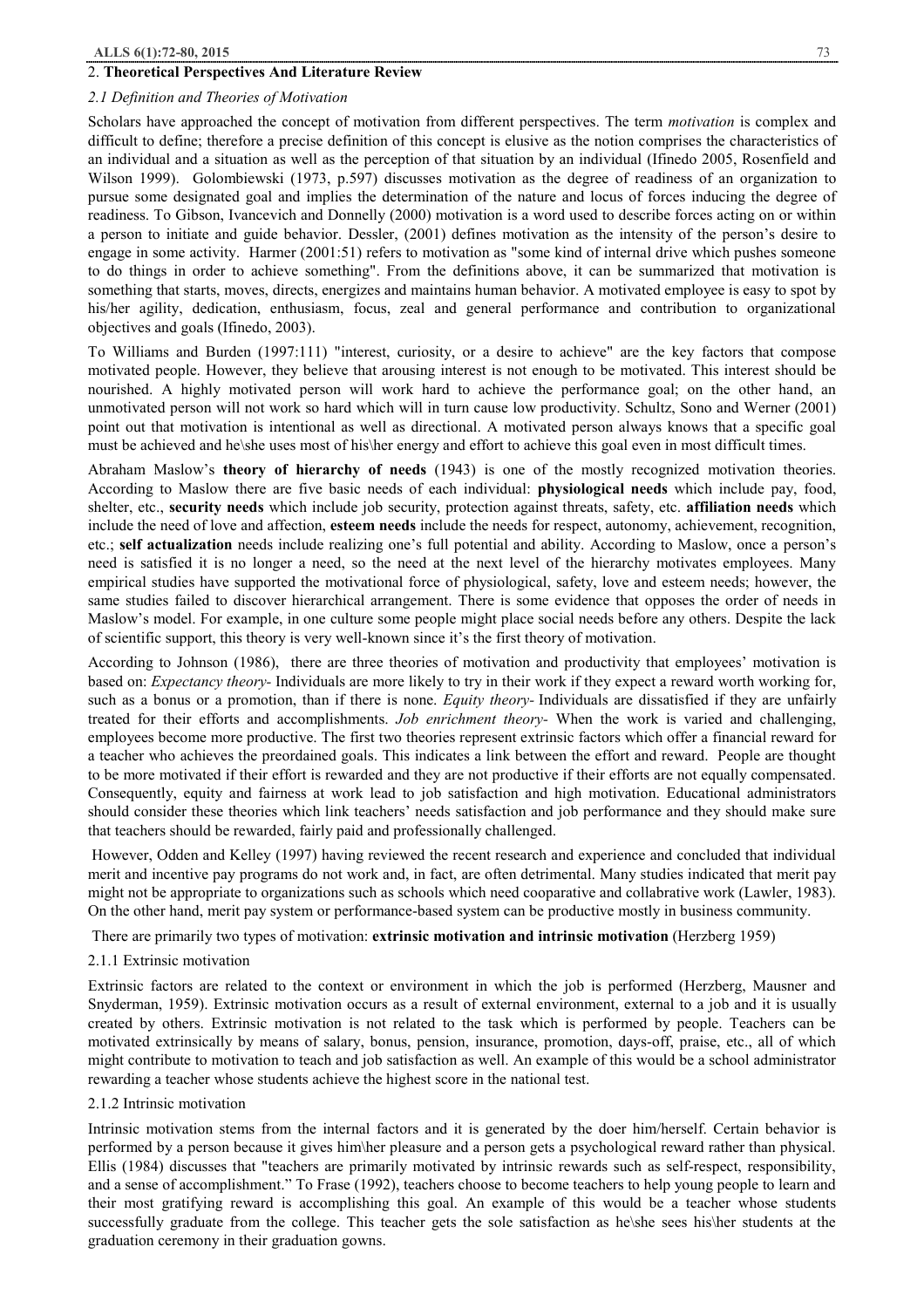## *2.2 Teacher Motivation*

After doing something for a while, our curiosity gradually fades. Some of us lose the enthusiasm and pleasure about the work we do; some of us continue to preserve the long term benefits. Others try to change the job in order to get back their enthusiasm. This scenario is known by many organizations and educational institutions. Some teachers might be highly motivated, others not. This issue is one of the primary challenges for many school administrators because teacher motivation determines the level of success or failure in achieving an institution's goal in the educational process.

Since researchers thought that language success was connected mostly with students' motivation, there were not many studies conducted on teacher motivation in the past. However, since the 1990s researchers started to investigate teacher motivation as they had realized that teacher motivation had a great impact on student motivation. Pennington seems to be the pioneer of this kind of research with her articles related to teacher motivation in 1991, 1992. In her articles she writes about ESL teachers' work satisfaction and dissatisfaction and the role of teachers' motivation to improve their performance. Another significant figure on teacher motivation is Dörney. In 2001 he mentioned the importance of teacher motivation by stating "The teachers' level of enthusiasm and commitment is one of the most important factors that affects the learners' motivation to learn" (p. 156).

Pennington (1995) states that to improve teacher motivation employers need to address and eliminate de-motivating factors in their teaching environment. Those factors can be stress, heavy workloads, work hours, job stability, disagreement with teaching methods, etc. Teacher motivation and classroom efficacy can be increased if those factors mentioned above are removed from the work environment. Doyle and Kim (1999) listed factors that cause dissatisfaction among ESL and EFL teacher:

- · "Lack of respect from administration
- Lack of advancement opportunities
- Lack of long term employment and job security
- Overly heavy work loads
- Separation and alienation of teachers
- Lack of rewards for creativity
- The malfunctioning of the educational system
- Lack of funding for projects
- Lack of autonomy in the teaching and evaluation
- Lack of appropriate teaching environment
- Over-commercializing textbooks
- · Discrepancies in teaching philosophies
- Lack of teacher training
- Institution of team teaching and foreign assistant teacher"

Teachers who work in these conditions will lose their motivation which will in turn create less effective learning environment. Most teachers consider these factors as an important barrier which hinders effective teaching. Many teachers even quit their profession as a result of one or some of those factors listed above.

Both extrinsic and intrinsic motives do motivate everyone not just teachers. Promotion opportunities, good working conditions, job security, etc. are external factors which increase teacher motivation. However, some studies reveal that students who were taught by an extrinsically motivated teacher demonstrated lower engagement in tasks and lower interests in learning; on the other hand, students who were taught by an intrinsically motivated teacher showed a great interest and engagement in the learning process. Sergiovanni (1967) found that teachers obtain their greatest satisfaction not through external factors but through a sense of achievement in reaching and affecting students, experiencing recognition, and feeling responsible. Wild T. C., Enzle M. E. and Hawkins W. L. (1992) found that teachers who were perceived more intrinsically motivated were more willing to experiment and explore their fields of study. In a study conducted by Tardy and Snyder (2004), teachers who were intrinsically motivated by a strong connection and a sense of accomplishment in their English lessons, demonstrated a greater desire to teach in order to feel the same kind of success.

### **3. Research Methodology**

The present research aims to investigate EFL teachers' reasons of choosing this job, to find out the most important sources of teacher motivation. The research incorporates methods of both qualitative and quantitative studies. The findings are backed up by self-observations of the author as an EFL teacher himself. Moreover, observations made during years of educating L2 learners, namely, of the dynamics of transformation, maintenance and fluctuation of motivation among colleagues is retrieved to further confirm the results of the study. The population of the study is English language teachers who are mostly from Turkey and who work in Fezalar Educational Institution (FEI). This educational institution consists of secondary schools, high schools and a university in different cities of Iraq. A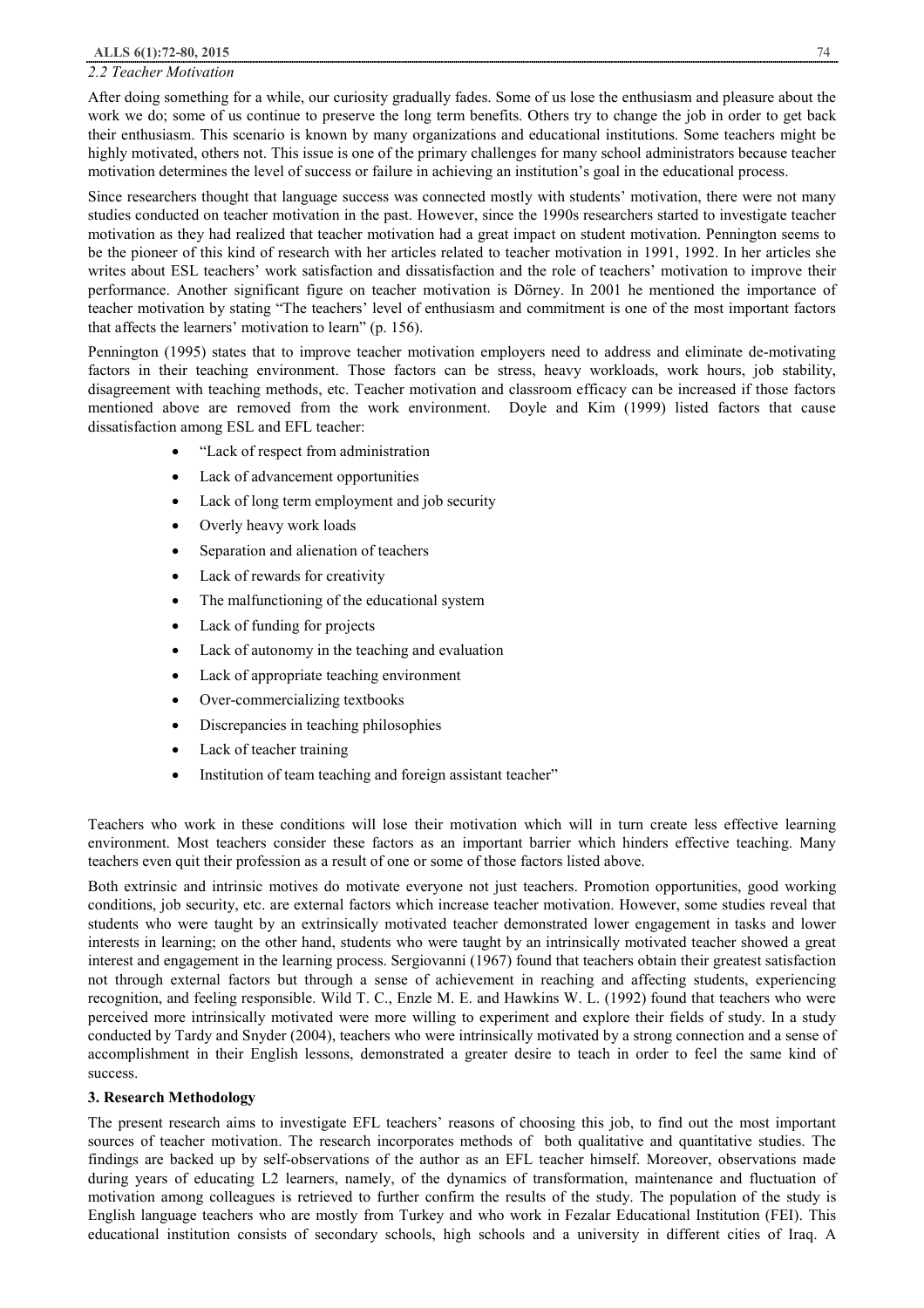description of participants, the instruments of the study and data collection methods and its analysis are presented below.

## *3.1 Participants*

The participants consist of 37 English language teachers who were chosen randomly from the various schools of FEI. The respondents of this study are mainly from the high schools which makes 40.5%, however, the other 32.4% are university lecturers which is the second largest group, and the other 27% of them are secondary school teachers. This study involves 69.9% (no.24) male and 35.1 (no.13) female teachers. For the age of the respondents, 8.1% (no.3) of them are below 25, 56.8% (no.21) of them are between 26-30 years old which is the majority of the respondents, the other 29.1% (no.11) are between the age of 31-40 and finally the other 5.4% (no.2) of them are over 41 years old. Among the teachers who participated in this study, 40,5% of them have been working as teachers of English between 6 to 10 years, 35,1% of them have less than 5 years of teaching experience, 21,6% have been teaching between 11 to 20 years and only 2,7% have over 21 years teaching experience. In terms of qualification, more than half of the participants (51,4%,) have a BA degree, the other 40,5% have Master's Degree and only the 8,1% of them are PhDs.

## *3.2 Instrument and data collection*

The research instrument titled "Teachers' job Satisfaction and Motivation Questionnaire" (TEJOSAMOQ) was adapted for this study. A questionnaire consisting of close-ended and open-ended questions was developed and later tested with a small number of teachers. Moreover, the instrument was checked by several experts to prove its content validity. Then it was sent to 40 teachers by email. We received completed questionnaires from 37 of them, the resr refused to contribute. The questionnaire consisted of three parts. In the first part biographical information was obtained, for example: gender, age, teaching experience and the establishment they teach English at. The second part of the questionaire contained statements with *yes/no* answers to elicit answers to reaserch question one. We asked respondents to give the reasons that motivated them to choose teaching as a career since we think that there is a close relationship between the reasons behind opting for this job and their current job motivation. In the third part, we asked questions related to their current level of motivation. This part contained questions mainly on extrinsic motivating factors such as salary, feedbacks from supervisors, professional development opportunities, etc. In the fourth part, we tried to elicit respondents' attitutes towards the intrinsic factors that keep them motivated and this part was measured on a five point scale, from *1 strongly disagree to 5 strongly agree*. In this part we tried to investigate which intrinsic factors mostly motivate teachers of English in FEI. For the statistical analysis of the data we used the statistical package for the social sciences (SPSS) 22 program.

## **4. Data Analysıs And Results**

Table 1. Reasons for choosing teaching as a career.

| Social status of teacher                    | 55.1% |
|---------------------------------------------|-------|
| Teaching fitting my lifestyle               | 67.6% |
| Job security                                | 32.4% |
| Autonomy in the class                       | 32.4% |
| Summers off                                 | 29.7% |
| Being born to teach                         | 32,4% |
| Having being pressurized to select this job | 21,6% |
| Not having got the desired admission        | 18,9% |
| Potential of changing students' lives       | 70%   |
| Contributing to society                     | 65,5% |

In the second part of the questionnaire we tried to investigate teachers' reasons for choosing this career. It can be seen from Table 1 that most teachers of FEI prefered this career due to altuiristic motives such as potential of changing students' lives (70%), contributing society (65%), thinking to be born to teach (32%). However, there are other factors which had an effect on choosing this job. Among the respondents 67,6% agreed that teaching fitted their lifestyles. 55,1% of teachers claimed that a social status of a teacher was another reason for entering this job, since teaching is still highly valued in this culture. 32,4% of respondents claimed that they entered this career because of job security. Since it's fairly certain to find jobs in most countries, there is even a chance of working in different cities or countries. 32,4% of teachers stated that having autonomy in the classroom was another reason why they opted for this job. Once a teacher closes the classroom door behind he/she decides what to do. Not many jobs might guarantee this sort of autonomy. 29,7% of respondents agreed that summers-off were another reason for choosing this career, since summers-off might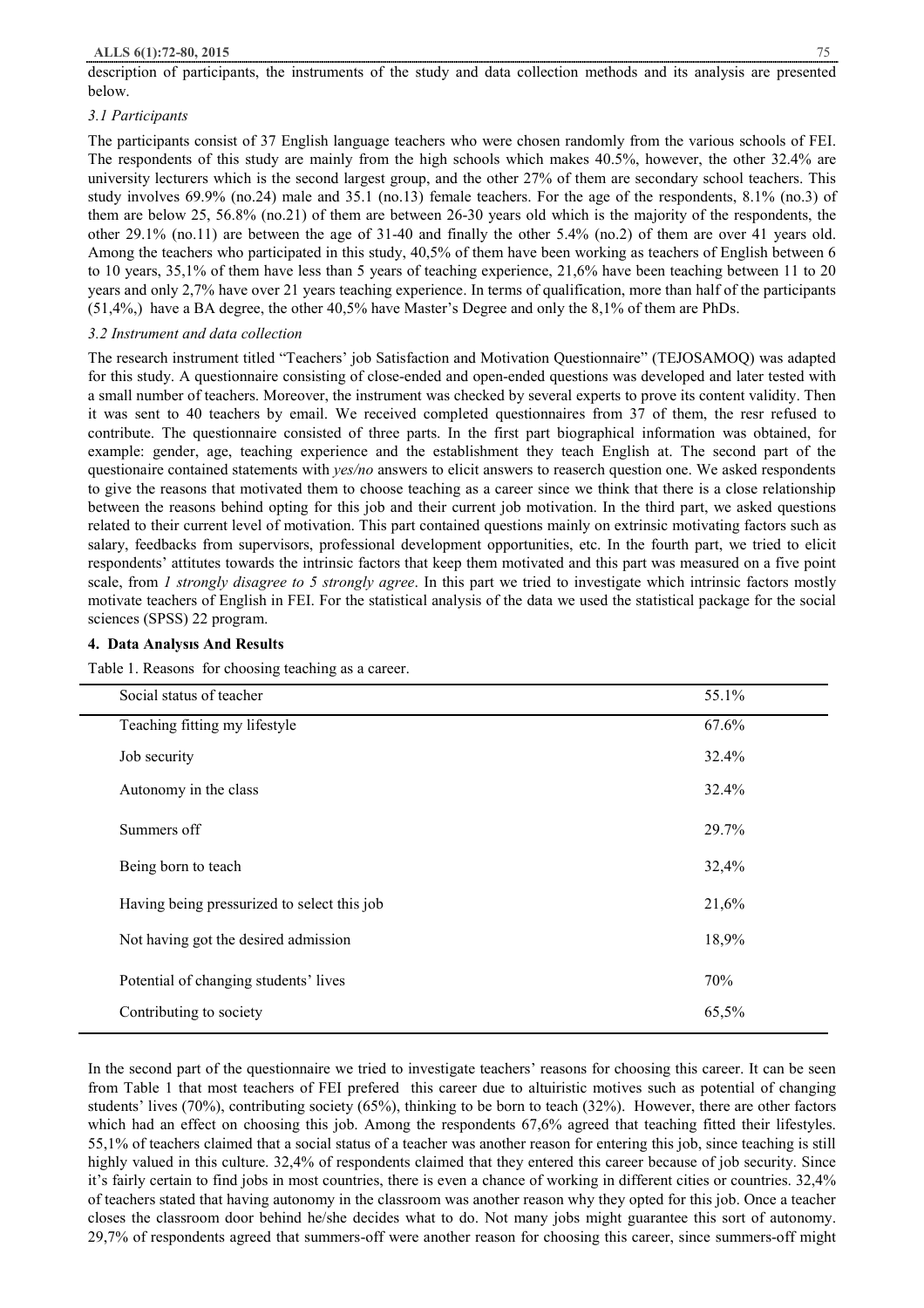#### **ALLS 6(1):72-80, 2015** 76

provide teachers with other jobs in summer or several months to relax. 21,6% of respondents agreed they were pressurized to select this job, while 18,9% agreed they didn't get the admission they wanted, which are the least powerful motivators we found out in this study.

In the third part of the questionnaire we tried to investigate teachers' general level of current job satisfaction with different variables such as their perception of the salary, relationship with administrations, etc. It reveals that teachers in FEI are mostly satisfied with the salary, relationship with the administration and holidays /educational leaves. The results are presented in the tables and analysed using frequency and percentage principles.

| Table 2. Are you generally satisfied with your job as a teacher? |  |
|------------------------------------------------------------------|--|
|------------------------------------------------------------------|--|

|       |       | Frequency | Percent | Valid Percent | <b>Cumulative Percent</b> |
|-------|-------|-----------|---------|---------------|---------------------------|
| Valid | yes   | 31        | 83,8    | 83,8          | 83,8                      |
|       | no    |           | 16,2    | 16,2          | 100,0                     |
|       | Total | 37        | 100,0   | 100,0         |                           |

The majority (83,8%) of English language teachers in FEI agreed that they are satisfied with their job, only 16,2% (no.6) stated that they are not satisfied.

Table 3. Do you have a reasonable salary?

|       |       | Frequency | Percent | Valid Percent | <b>Cumulative Percent</b> |
|-------|-------|-----------|---------|---------------|---------------------------|
| Valid | yes   |           | 83,8    | 83.8          | 83,8                      |
|       | no    |           | 16,2    | 16,2          | 100,0                     |
|       | Total | 37        | 100.0   | 100.0         |                           |

Table 3 shows that 83,8% (31) of teachers claimed that they receive a reasonable salary. It can be explained that FEI is a private educational institution and it pays well enough to the employees. Thus, most of them are satisfied. Table 2 and Table 3 reveal that the percentage of the teachers who agreed they are satisfied with the job and who agreed that they receive reasonable salary is the same - 83,8%. This indicates that there is some correlation between the salary and job satisfaction in FEI; however, it doesn't necessarily mean a reasonable salary leads to job satisfaction. On the other hand, many other studies proved that a low salary might be a cause of job dissatisfaction.

|       |       | Frequency | Percent | Valid Percent | <b>Cumulative Percent</b> |
|-------|-------|-----------|---------|---------------|---------------------------|
| Valid | ves   | 30        | 81,1    | 81,1          | 81,1                      |
|       | no    |           | 18,9    | 18,9          | 100,0                     |
|       | Total | 37        | 100,0   | 100,0         |                           |

In Table 4 it can be seen that  $81,1\%$  (30) of respondents agreed that they have a good rapport with their administration while 18,9% (no.7) of them didn't think similarly. During our interviews we recorded that many teachers stated that administrative factors help them get motivated. They noted that whenever they are asked to participate in the decision making process, it gives teachers an increased sense of belonging to the institution which consequently results in a better job performance and higher motivation. They also noted that when their administrators or supervisors celebrate important events or their achievements or celebrate the end of a busy week with food or beverages, it creates a positive climate which affects teachers' motivation as well.

Table 5. Holidays-Educational leaves?

|       |       | Frequency | Percent | Valid Percent | <b>Cumulative Percent</b> |
|-------|-------|-----------|---------|---------------|---------------------------|
| Valid | yes   | 28        | 75,7    | 75,7          | 75,7                      |
|       | no    |           | 24,3    | 24,3          | 100,0                     |
|       | Total | 37        | 100,0   | 100,0         |                           |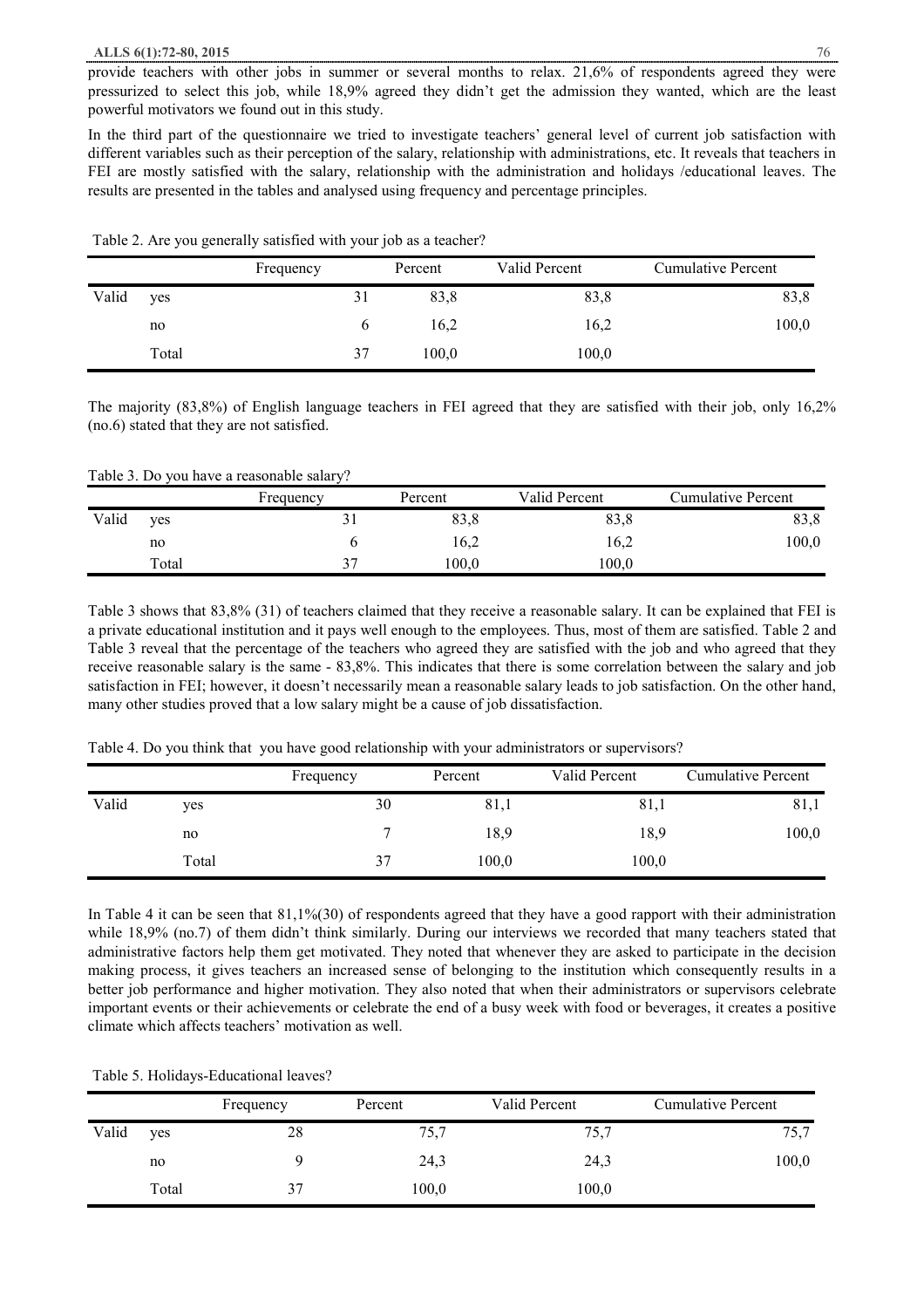#### **ALLS 6(1):72-80, 2015** 77

Table 5 demonstrates that 75,7% of teachers are satisfied with the holidays and educational leaves provided by FEI, while only 24,3% of them expressed their dissatisfaction.

In the fourth part of our questionnaire we investigated teachers' attitutes towards the intrinsic and exrtinsic factors that keep them motivated in FEI. The factors which are directly related to this study are measured on a five point scale, from 1 strongly disagree to 5 strongly agree and given in the table 6.

|                                                    | N  | Minimum | Maximum | Mean   | Std. Deviation |
|----------------------------------------------------|----|---------|---------|--------|----------------|
| Having good relationship<br>with students          | 37 | 1,00    | 5,00    | 4,5135 | ,76817         |
| My students' success in<br>language learning       | 37 | 1,00    | 5,00    | 4,4595 | ,76720         |
| Sense of Achievement or<br>success                 | 37 | 1,00    | 5,00    | 4,3243 | ,78365         |
| Possibility of improving my<br>professional skills | 37 | 1,00    | 5,00    | 4,2432 | 1,01120        |
| My work itself                                     | 37 | 2,00    | 5,00    | 3,7297 | ,73214         |
| Working conditions                                 | 37 | 1,00    | 5,00    | 3,6757 | ,91451         |
| authotity and independence                         | 37 | 2,00    | 5,00    | 3,5946 | ,68554         |
| Receiving praise from                              |    |         |         |        |                |
| administration, parents,                           | 37 | 1,00    | 5,00    | 3,4595 | 1,06965        |
| students                                           |    |         |         |        |                |
| Relationship with colleagues                       | 37 | 2,00    | 5,00    | 3,3514 | ,71555         |
| fringe benefits                                    | 37 | 1,00    | 5,00    | 3,3514 | ,82382         |
| Valid N (listwise)                                 | 37 |         |         |        |                |

Table 6. Source of motivation for FEI teacher. Descriptive Statistics

Scale: 1=Strongly disagree, 2=disagree, 3=neither agree or disagree, 4=agree, 5=strongly disagree

To ascertain mean values the collected data was analyzed by using a descriptive statistic method and the results revealed that the most important motivational factor for teachers of FEI is "having good relationship with students" which has a mean of 4,51 with SD 0.7, while "my students' language learning success" scored second with the mean 4,45 with SD 0.7 which is very close to the first one. The sense of achievement or success and the possibility of improving professional skills took the 3rd and 4th position respectively with the mean of 4,32 and 4.24. These mean values prove that training programs for professional developments are one of the most important motivational factors that raise teachers' performance. "My work itself and working conditions" had means of 3,7 and 3,6. Authority and independence obtained the mean of 3,59, while receiving praise from administration, parents and students obtained the mean of 3,34. Relationship with collegues and fringe benefits are seen as the least significant sources for motivation in the list with the mean of 3,35 each. The above results demonstrate that most teachers in FEI agreed that mostly intrinsic factors motivate them.

### **5. Discussion And Conclusion**

A motivated teacher is a key factor that importantly affects students' success in the educational process and he\she guides and shapes their worldview. Thus, motivation of teachers is highly important since it directly influences the learning process. Moreover, it maintains the interest of students to the course. Whatever degree of motivation a teacher brings to the classroom is transformed for better or for worse. A motivated teacher will work harder, try new approaches and do a lot for the sake of students which will in turn contribute to effective learning. Moreover, a motivated teacher will strive for the excellence and growth of the institution. Motivating teachers is one of the primary challenges for many school administrators because teacher motivation determines the level of success or failure in achieving an institution's goal in the educational process.

This study aimed to explore two main questions. First, what motivated English teachers at FEI to choose this career and second, to find out to which level FEI teachers are satisfied and to investigate their attitutes towards the intrinsic and exrtinsic factors that keep them motivated in FEI.

It has been a common question in teacher motivation researches to pinpoint the causes of opting for the teaching profession as the reasons behind entering it have a significant influence on educators' commitment to the job. The literature on teacher motivation demonstrates that new teachers' willingness to enter this job can be defined by intrinsic, extrinsic and altruistic factors. The results obtained in this study also demonstrate that there are intrinsic, extrinsic and altruistic factors that motivated teachers to enter this job. However, the most important reasons found in this study are intrinsic and altruistic factors that significantly motivated FEI teachers to make such a decision. These findings are in consonance with Wadsworth, (2001) in a research involving 914 public and private school teachers in the USA, she reports that 96% of them joined this profession due to intrinsic reasons. There are studies conducted by Muller et al. (2008), Dinham S. and Scott C. (2000), Kyriacou C and Coulthard M. (2000) and Hettiarachchi, (2010) which strongly support the findings of this study. In this study, among the intrinsic and altruistic reasons: teaching as an indispensible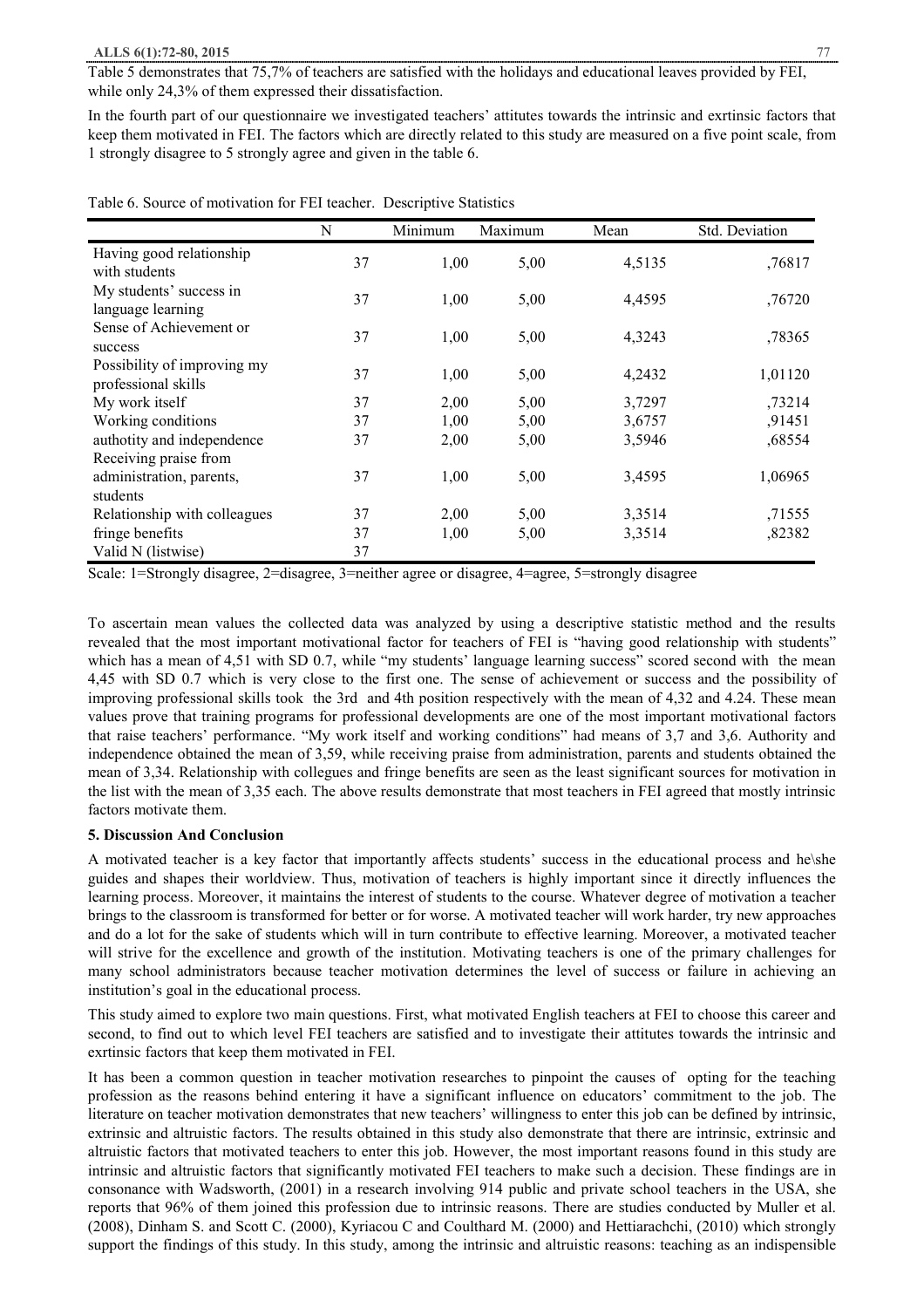part of my life (67.6%), potential of changing students' lives (70%), contributing to society (65.5%), ranked as the most important motivating key factors. These findings are in agreement with Frase (1992), who claims that people decide to become teachers to help young people learn and their most gratifying reward is accomplishing this goal. It indicates that teachers chose this job on the basis of intrinsic and altruistic reasons and they volunteered in teaching profession because of these reasons. Although many studies conducted by different researchers in different cultures disclose that the most common motivators are intrinsic reasons (Wadsworth, 2001, Watt H. M. G. and Richardson P. W., 2008), it might not be true to the same extend in all contexts. The survey also revealed that some of the participants had extrinsic and other reasons to select the teaching profession. The reasons mostly include other factors such as: a social status of a teacher, job security, autonomy in the classroom, summers-off and a profession suitable for women. Among these reasons, the most common was the social status of a teacher since it was stated by 55.1 % of the participants. Job security (32.4 %) is another motive that drives teachers to enter this job since it's fairly certain to find teachers' jobs in some countries. Another extrinsic reason is "summers-off" (32.4%) because not many jobs might provide several months to relax. We can see similar findings in the study conducted by Bastick (2000), where she studied teacher motivation in Jamaica and she detected that extrinsic reasons such as: the job with the most holidays, job security, opportunity for earning extra money, and a social status for teachers were among the factors which motivated teachers to join this profession. As this study revealed the teachers, who had not entered this profession because of intrinsic or altruistic reasons, had other drives in their lives for selecting teaching. They either could not reach other professional goals or somebody recommended teaching as a better choice. The study revealed that some teachers entered this profession because they were urged to do so by their parents. During the interview one female teacher mentioned how she had been pressurized by her parents to choose this job. This confirms that in some cultures a teaching profession is considered to be the best job for women. Some other teachers also stated that they didn't get the admission they wanted, so they resorted to teaching. One teacher mentioned that he wanted to study law but he didn't get the adequate points in the national test so he picked teaching. The explanation is that in some countries like Turkey, Iraq, etc. graduates with the lowest grades are admitted to colleges of education. Thus, the declining status of teachers can be a de-motivator for many new teachers in such cultures.

The second main question of this study was to find out to which level FEI teachers are satisfied and to investigate their attitutes towards the intrinsic and exrtinsic factors that keep them motivated in FEI. The study reveals that the majority of teachers in FEI seem generally satisfied with various aspects of their job such as the job itself, the salary and the relationship with the administrators. However, some teachers express their dissatisfaction with the relationship they have with their administrators which is considered a dissatisfying source for teacher motivation. This study implies that there is some interdependence between the salary and job satisfaction in FEI, however, it doesn't necessarily mean a reasonable salary leads to job satisfaction. On the other hand, many other studies indicated that a low salary might be a cause of job dissatisfaction. Similar results (Evans 1998, Maenpaa 2005) were also found in other researches. Evans (1998) found that many teachers wanted to leave their jobs as a result of low salary. Doyle G and Kim Y. M. (1999) carried out a research on teacher motivation and found that salary, teacher-administrator relationship, curriculum, course materials, heavy workload, lack of job security and autonomy were the causes of teachers' demotivation. Another study conducted by Connie (2000) demonstrated similar results. In her research involving 98 Mexican English teachers, she found that demotivating factors included a low salary, the lack of teaching materials, an inflexible curriculum, a heavy workload and the lack of enthusiasm in teaching. However, in a recent study Hettiarachchi (2010) found that poor relationship among colleagues and teacher transfer were among the highest-rated demotivating factors. All these studies support our finding by stating that salary and the relationship with administrators, supervisors or colleagues might be the causes of job dissatisfaction which will in turn lead to low motivation.

In terms of motivating factors, most teachers agreed that primarily intrinsic factors motivate them. Teachers value having good relationships with the students and it is the most important motivator while the students' language learning success is the second important drive. Positive relationships with students will certianly lead teachers to better deal with students' problems or needs which will in turn lead to improved teacher motivation. Similiar findings were also discovered by Colodarci (1992). These findings also agree with Tardy and Snyder (2004) who found that teachers who were intrinsically motivated by a strong connection and a sense of accomplishement in their English lessons, demonstrated a greater desire to teach in order to feel the same kind of success. Dinham S. and Scott C. (2000) obtained similar results, in their study when they discovered students' academic achievements as being one of the common motivators for teachers among others. Moreover, most teachers feel motivated when their students achieve success and when they perform desired tasks successfully. Another study that supports these findings was conducted by Connie (2000) involving Maxican EFL teachers, she found that the most important factors that motivate teachers are better performance among students and students' own motivation. This study makes evident that the realtionship between teachers and students is a crucial source of motivation or de-motivation. Students' lack of commitment to the subject might also make teachers feel burnout, demotivated or stressed. Thus, students' willingless to learn is one of the most important factors for teacher motivation. Vanderberge and Hubberman (1999) also confirmed the importance of student- teacher relationship as an enhancing factor for teacher job satisfaction. Additionally, Barnaus M., Wilson A. and Gardner R. C. (2009) analyzed the relationship between the teachers' and students' motivation and its influence on students' accomplishements. They found that the close interconnection between them facilitated students' achievements. The findings of this study revealed that, regardless of culture in which teachers teach, most of them obtain their motivation both from teaching itself and from their students.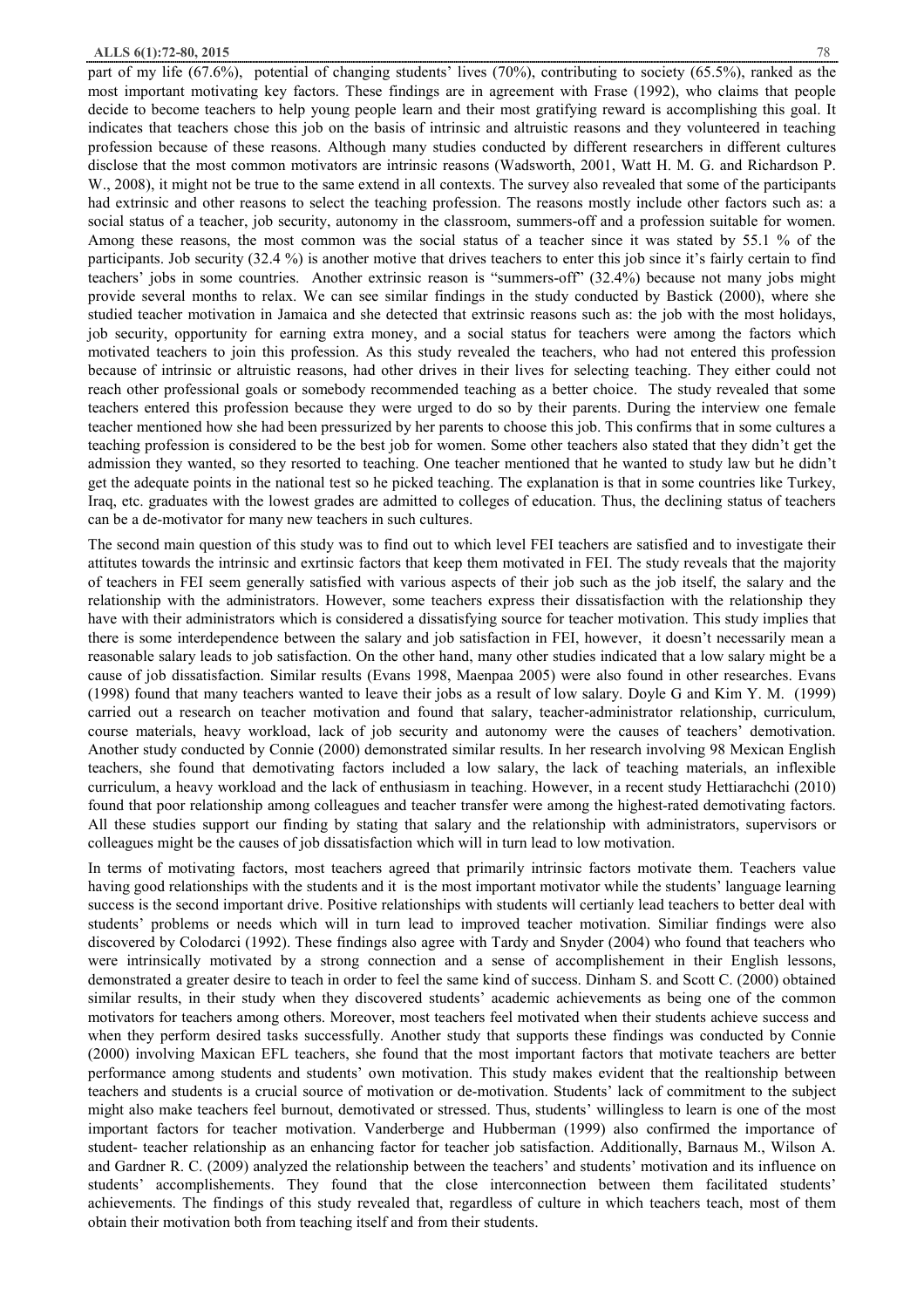Possibility of improving professional skills is another motivating factor found in this study. It is suggested that training programs are one of the most important motivational aspects that boost teachers' performance. This finding is in consonance with Woodward (1992) who considered the training as a motivational force and with Qayyum A. and Siddique M. (2003) who found in their research that teacher's competency motivated them to perform well. Dinham S. and Scott C. (2000) also found that self-growth opportunities and mastery of professional skills were among the common motivators for teachers. However, participants of this study, in particular, of the interviews, were unhappy with the lack of opportunities available for their professional development. They complained about having limited possibilities for professional development in FEI. This is a common finding in teacher motivation study that teachers often lose their motivation if they are not provided with the opportunity of professional development.

The study also suggests that many teachers feel motivated when their efforts are fairly recognized and praised by the administration, parents and students. This finding supports the Expectancy Theory. Individuals will respond favorably if they perceive their goals are realistic, achievable and a reward comes with them. teachers are known to be more motivated when their efforts are rewarded and they are not sufficiently productive if their attempts are not equally compensated. Thus, teachers are more likely to be motivated if their goals seem achievable and a particular "prize" is expected. We also believe that teachers should be provided with feedbacks to realize their weaknesses and strengths and positive efforts should be rewarded by the administration. If sufficient feedback is not given about the task performed by teachers, it might affect teacher's performance negatively because teachers should be aware of the results of any task implemented in the classroom (Mufflin, 1995).

Although most of the findings are in agreement with the results of teacher motivation research in other countries, the results of this survey about the teacher pay demonstrated different findings. In most studies conducted in different countries incentive pays and fringe benefits were among the primary de-motivators for teachers (VSO, 2002). However, in this study the majority of teachers don't regard fringe benefits and incentive pay in this way which is in agreement with Odden and Kelley (1997) who reviewed various researches and experiences concluded that individual merit and incentive pay programs do not work and, in fact, are often detrimental. Thus, fringe benefits and merit pay programs are not suitable for schools and universities where teachers are supposed to work cooperatively and in harmony. The study, conducted by Ramachnadran et al. (2005) in India, revealed similar results about concerning teacher salary, where teachers mentioned their contentment with the salary. Other teacher motivation studies have demosntrated as well that the amount of salary does not play a significant role in teacher motivation. The findings of this study confirm that a salary doesn't seem to be as significant as many beleive. This could be primarily because, teachers in a private sector a receive reasonable salary. The results of this study also demonstrate that working conditions might impinge on teacher motivation and satisfaction. In teacher motivation research, the studies revealed that physical conditions of classrooms, insufficient teaching materials and heavy workloads might be the utmost source of demotivation and they are likely to negatively affect teacher commitment.

Teacher motivation is also concerned with job satisfaction. It is important to keep teachers' intrinsic motivation high, since the higher intrinsic motivation educators have the more satisfied they will be with their work (Davis J. and Wilson S. M., 2000). We believe that a motivated teacher can certainly have a significant influence on students' perception and desire to learn. It is experienced that students whose teachers are highly motivated seem to be more engaged in the learning process. Positive interaction and rapport with learners lead teachers to better work with their students' needs individually, and thereby create teacher efficacy and improve teacher motivation (Colladarci, 1992). Most teachers feel motivated when their students are able to achieve success or when they perform desired tasks successfully. Since motivation is contextual and it can be influenced by administrative, social, economic and personal issues, the school/ university administrators must find ways to deal with teachers' low motivation. In order to raise the motivation of a teacher they should carefully distinguish between the intrinsic and extrinsic rewards as well.

### **References**

Barnaus M., Wilson A. and Gardner R. C. (2009). Teachers' motivation, classroom strategy use, students' motivation and second language achievement. *Porta Linguarum, 12*, 25-36.

Bastick, T. (2000, February). The measurement of teacher motivation: Cross-cultural and gender comparisons. *Paper presented at the annual meeting of the Society for Cross-Cultural Research*. New Orleans, LA.

Colladarci, T. (1992). Teachers' sense of efficacyand commitment to teaching. *Journal of Experimental Education, 60*, 323-337.

Connie, R. J. (2000). Factors influencing motivation and de-motivation of Mexican EFL techers . *Paper presented at the annual meeting of Teachers of English to Speakers of Other Languages*. Vancouver, Canada: Retrieved from the ERIC database. (ED459605).

Davis J. and Wilson S. M. (2000). Principals efforts to empower teachers: Effects on teacher motivation and job satisfaction and stress. *The Clearing House, 73*(6), 323-349.

Dessler, G. (2001). *Management: Leading People and Organization in the 21st Century.* Harlow: Prentice Hall.

Dinham S. and Scott C. (2000). Moving into the third, outer domain of teacher satisfaction. *Journal of Educational Administration, 38*(4), 379-396.

Dörnyei, Z. (2001). *Teaching an Researching Motivation.* Harlow, England: Longman.